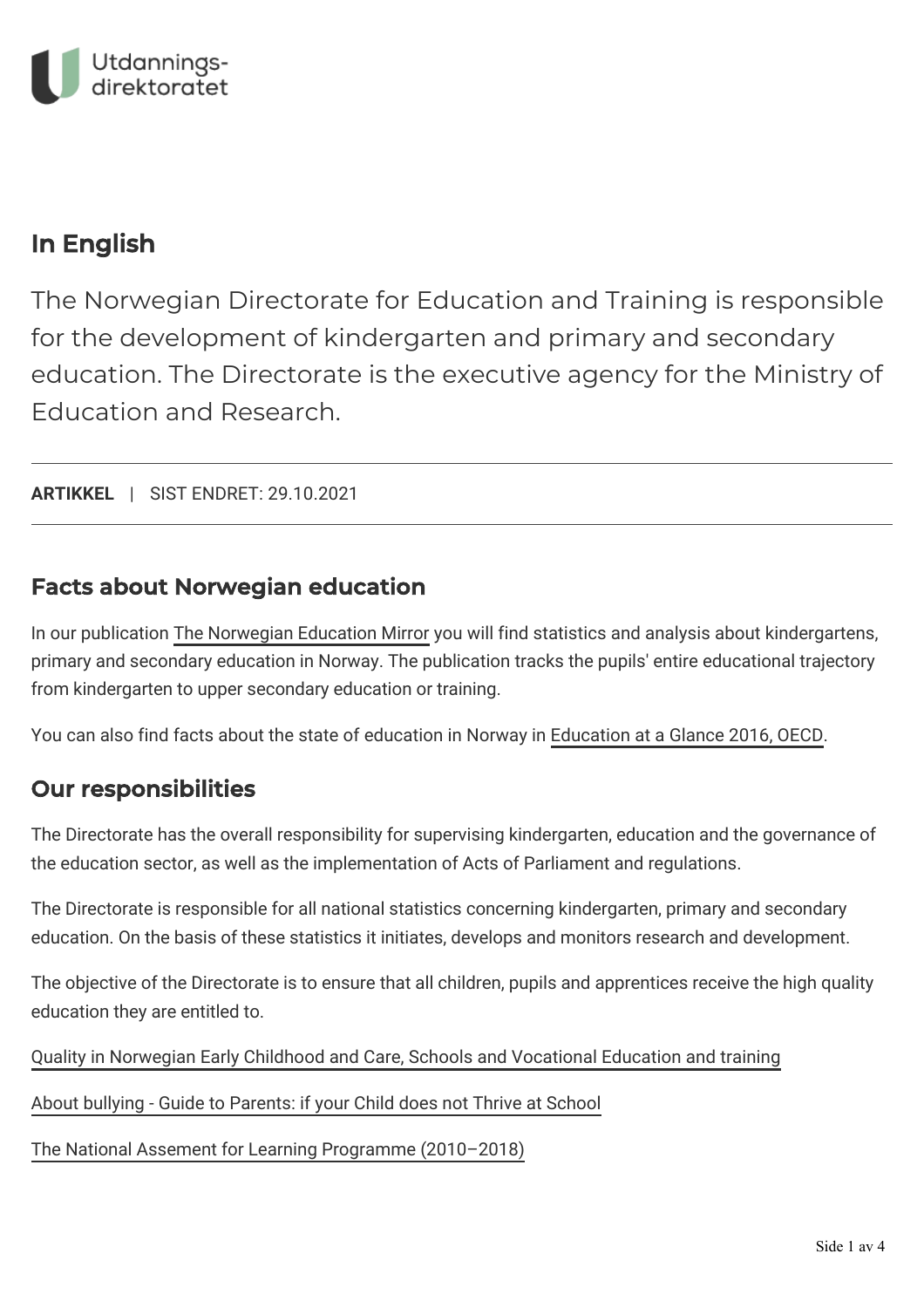# **Dictionary**

[Norwegian-English/English-Norwegian Dictionary for the Primary and Secondary Education Sector](https://www.udir.no/verktoy/ordbok/)

### Useful contacts

The Norwegian Directorate for Education and Training P.O. Box. 9359 Grønland, 0135 OSLO N - 0135 OSLO NORWAY Phone: + 47 23 30 12 00 Fax: + 47 23 30 12 99 E-mail: [post@utdanningsdirektoratet.no](mailto:post@utdanningsdirektoratet.no)

[For more information about the Norwegian system of kindergarten and education, visit the web site of The](https://www.regjeringen.no/en/dep/kd/id586/) Ministry of Education and Research.

### Translated to English

**[Quality in Norwegian Early Childhood and Care, Schools and Vocational Education](https://www.udir.no/in-english/Quality-in-ECEC-Schools-and-Vocationa-Education-and-training/) and training**

**[Framework Plan for Kindergartens](https://www.udir.no/link/cc95df003e8c40c1946ed2fc9d25ddab.aspx)**

**[Framework Plan for SFO](https://www.udir.no/link/dade321f6c674d828b012923e1b7d4b0.aspx)**

**[Curricula in English](https://www.udir.no/in-english/curricula-in-english/)**